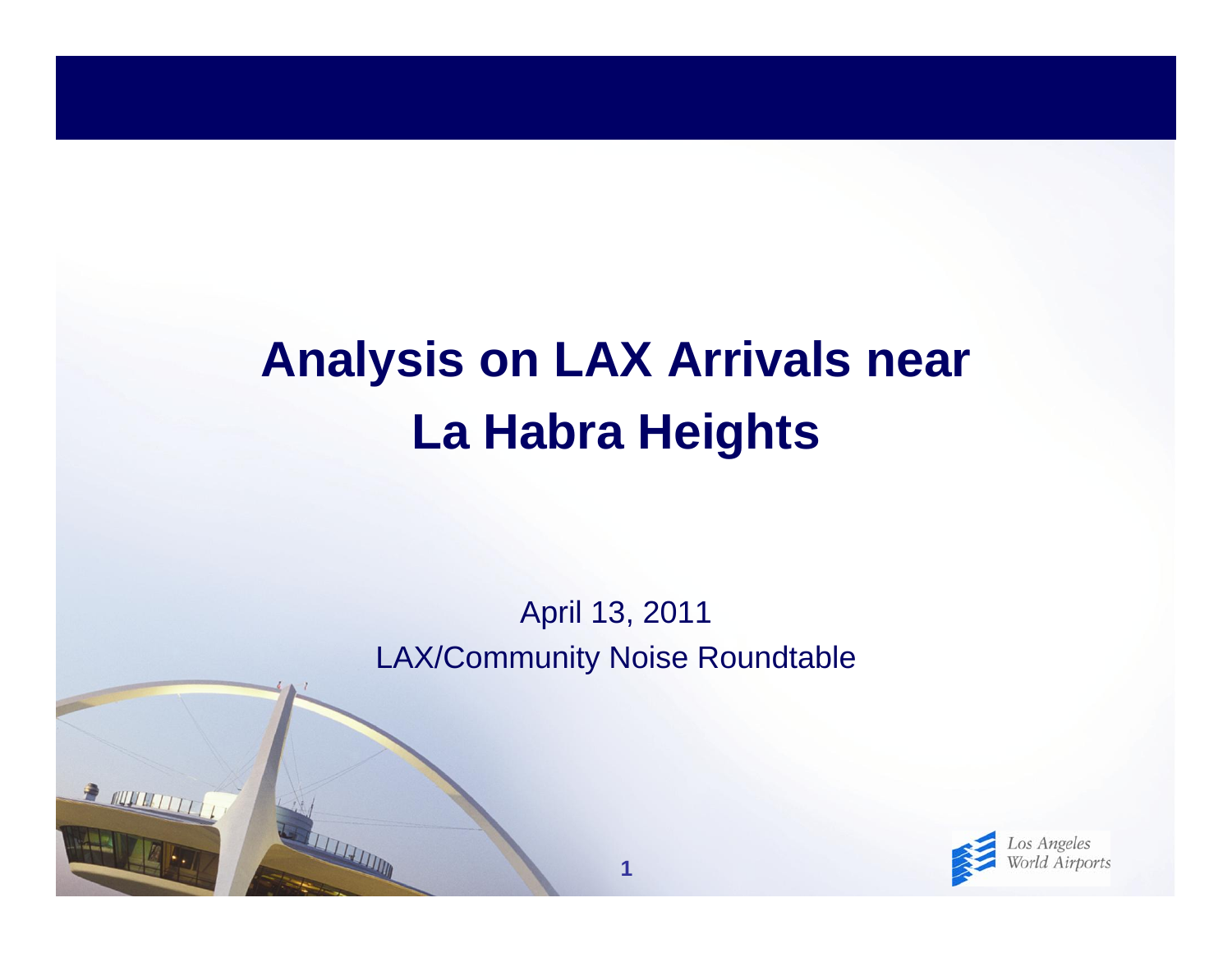# **LAX Arrival Pattern**

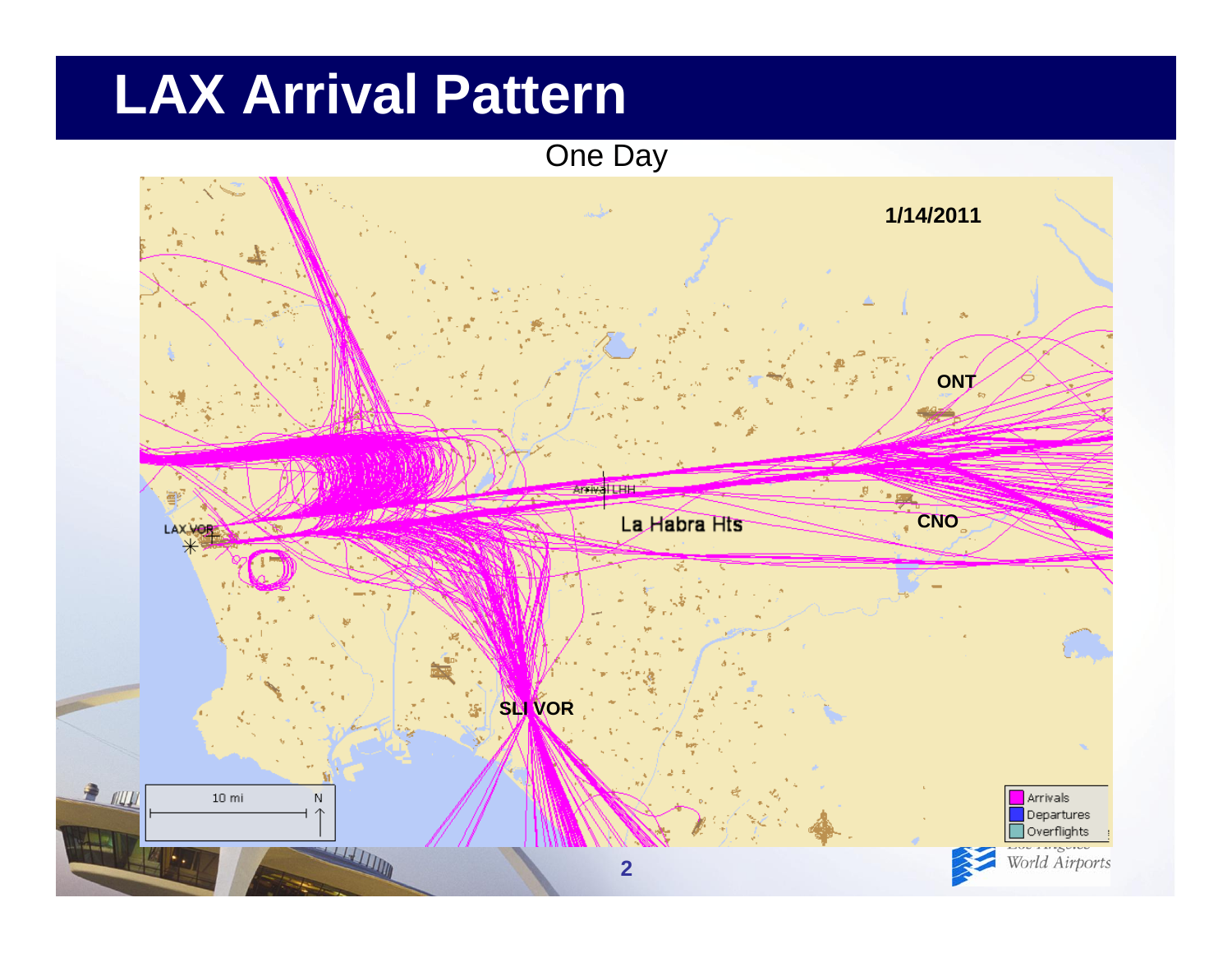## **Illustration of CDA Profile**

#### **Continuous Descent Approach Benefit**

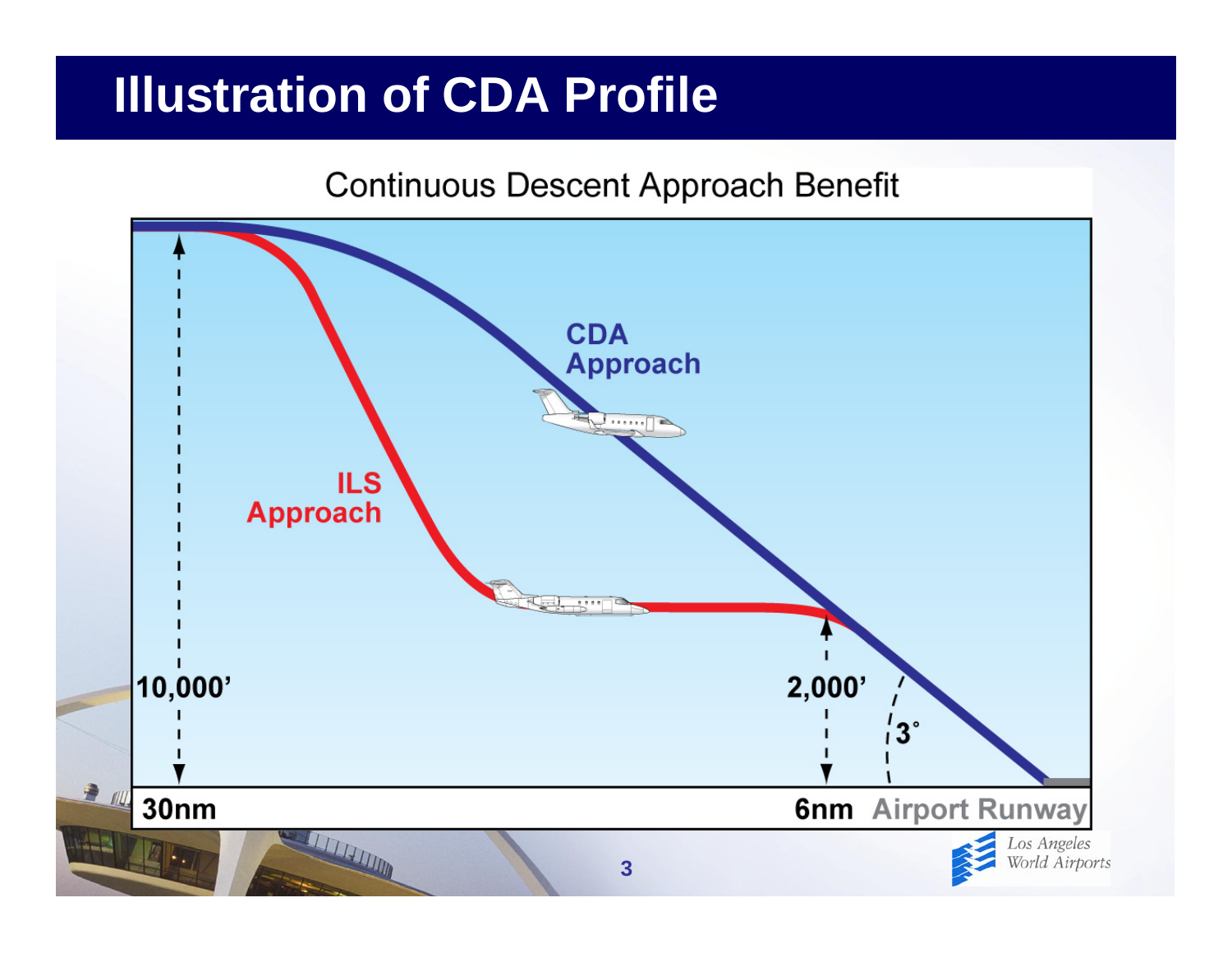#### **1st Sample of Actual CDA Profile**

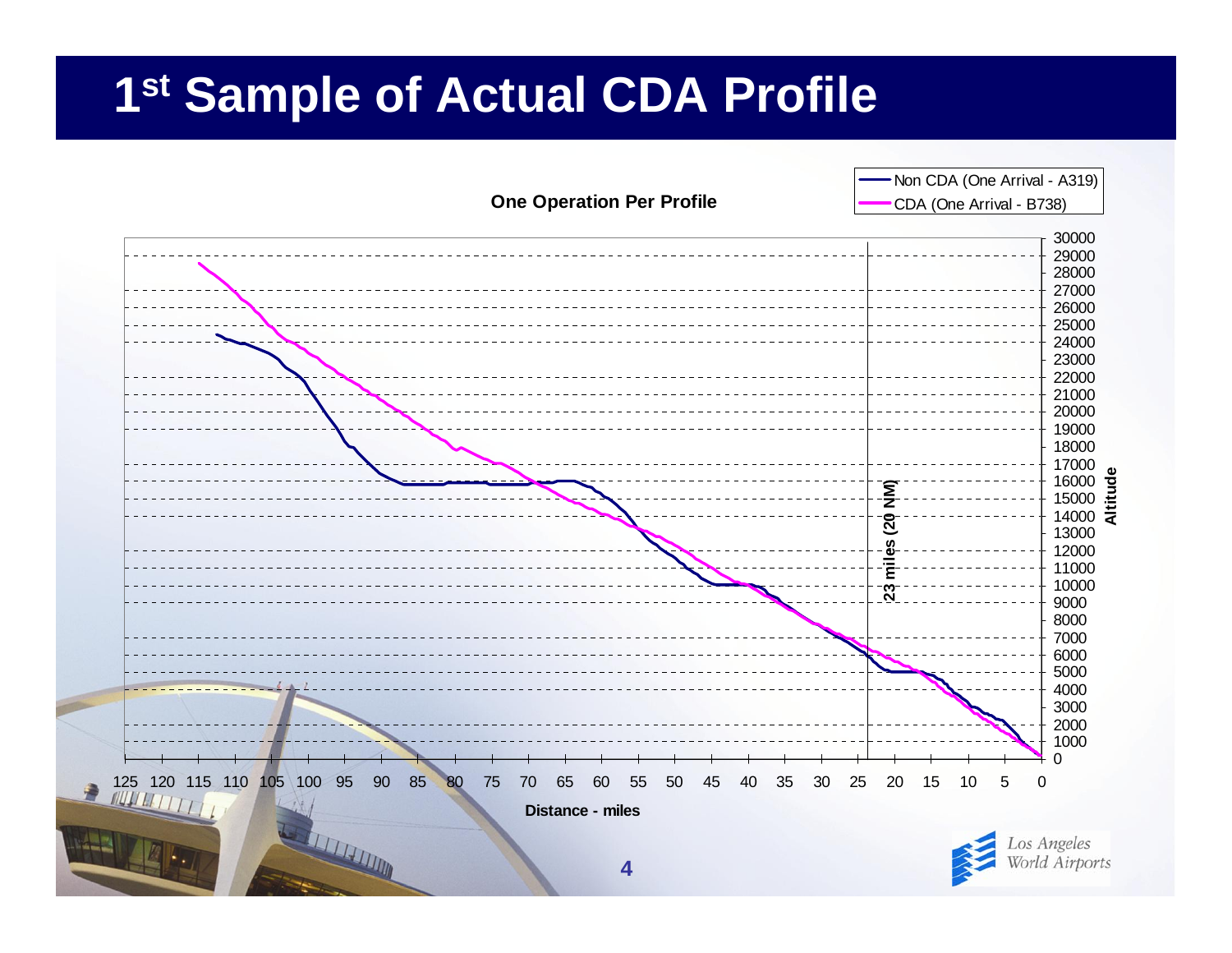#### **2n<sup>d</sup> Sample of Actual CDA Profile**

**One Operation Per Profile**

- Non CDA (One Arrival - B752) CDA (One Arrival - A319)

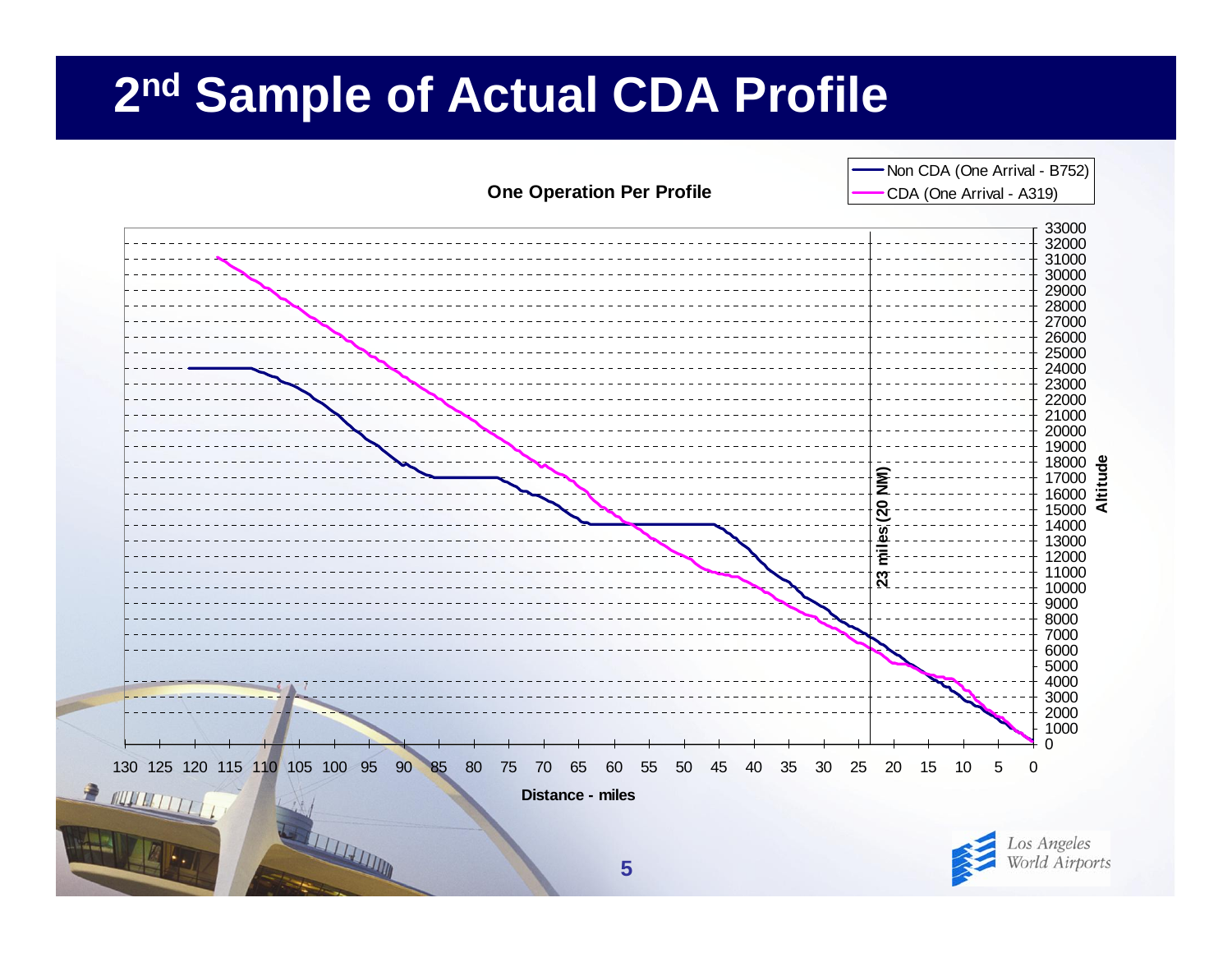## **25L Arrivals – Flight Profile Comparison**

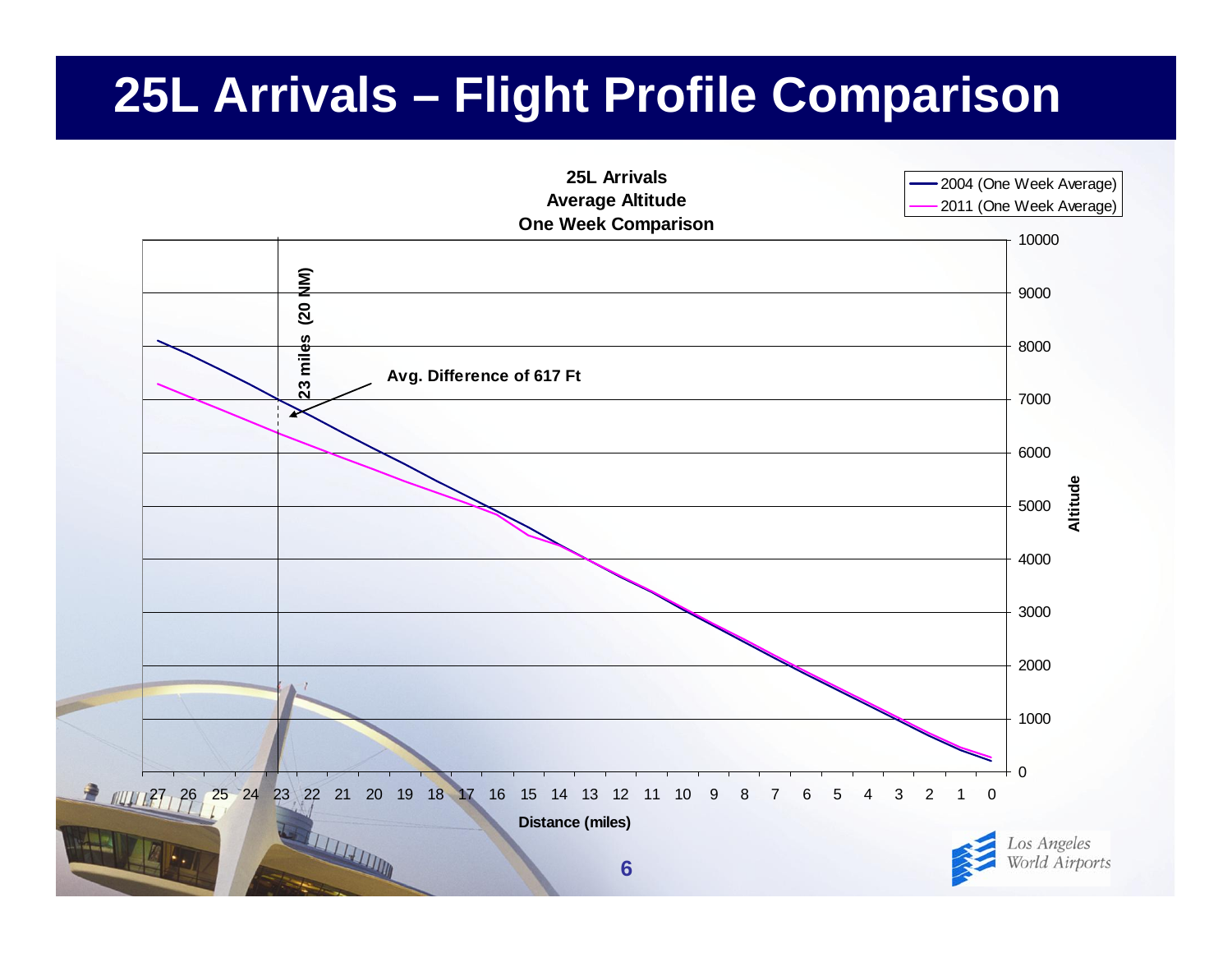## **24R Arrivals - Flight Profile Comparison**

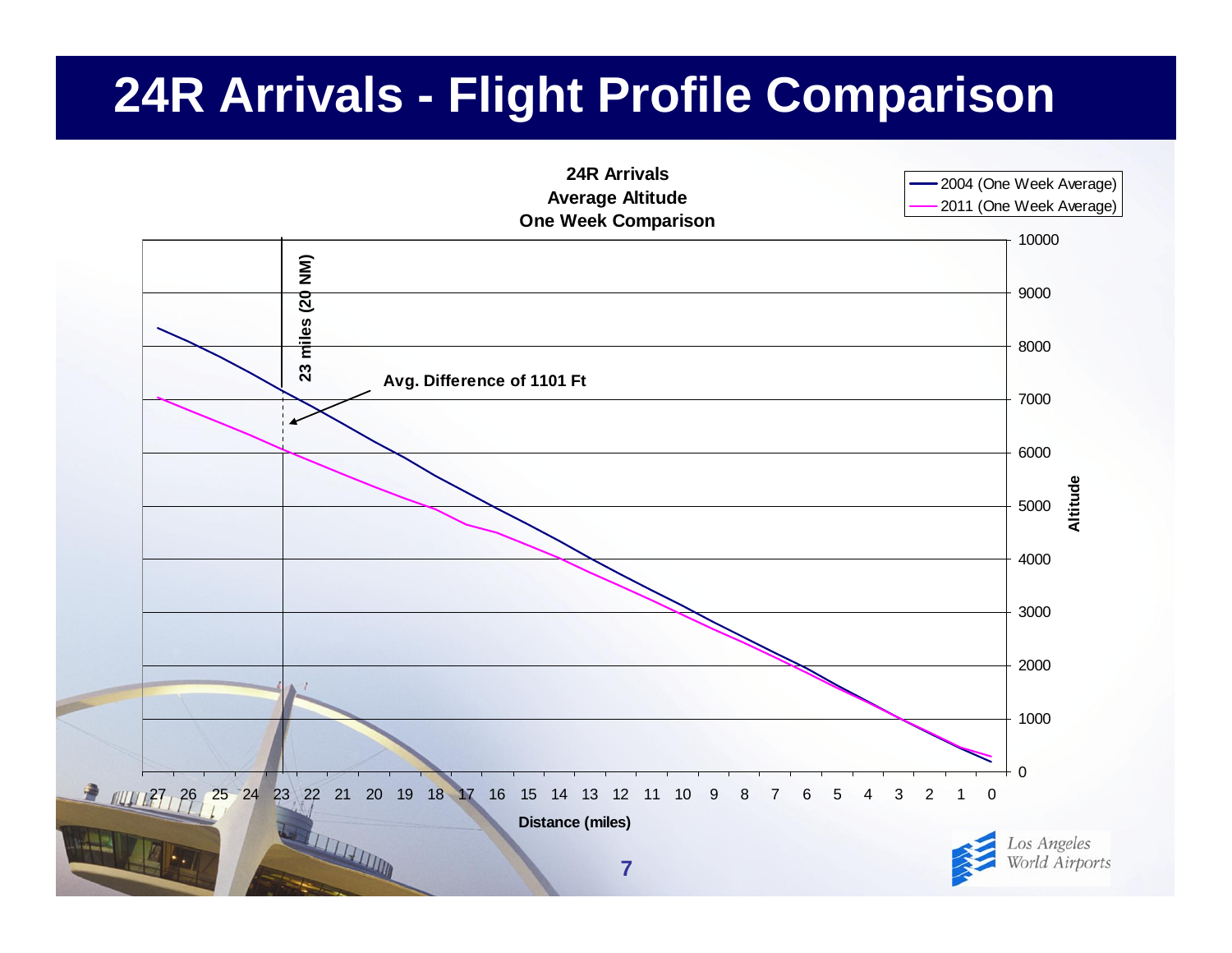# **Flight Track Comparison**

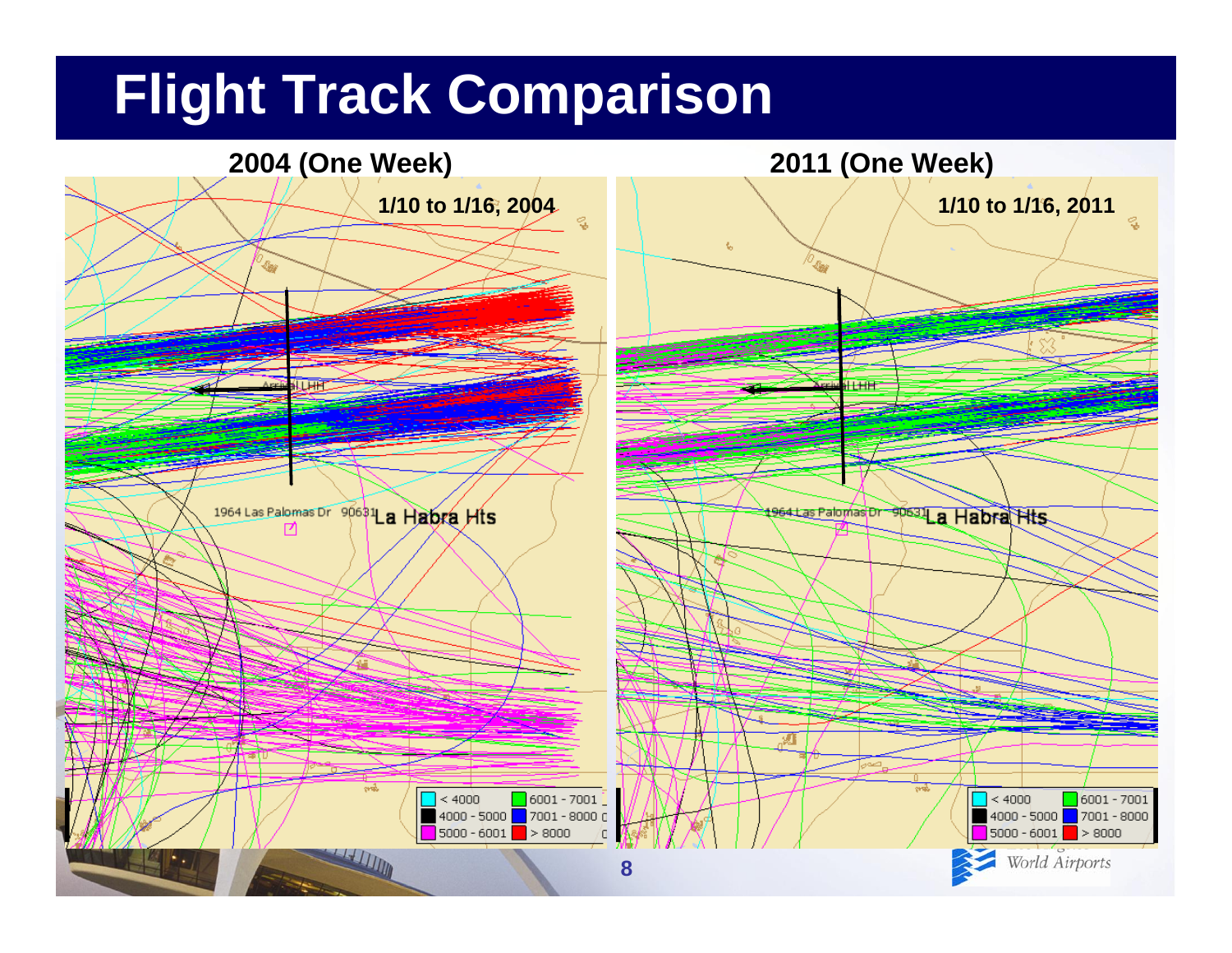#### **25L Arrivals – Altitude Range Comparison**